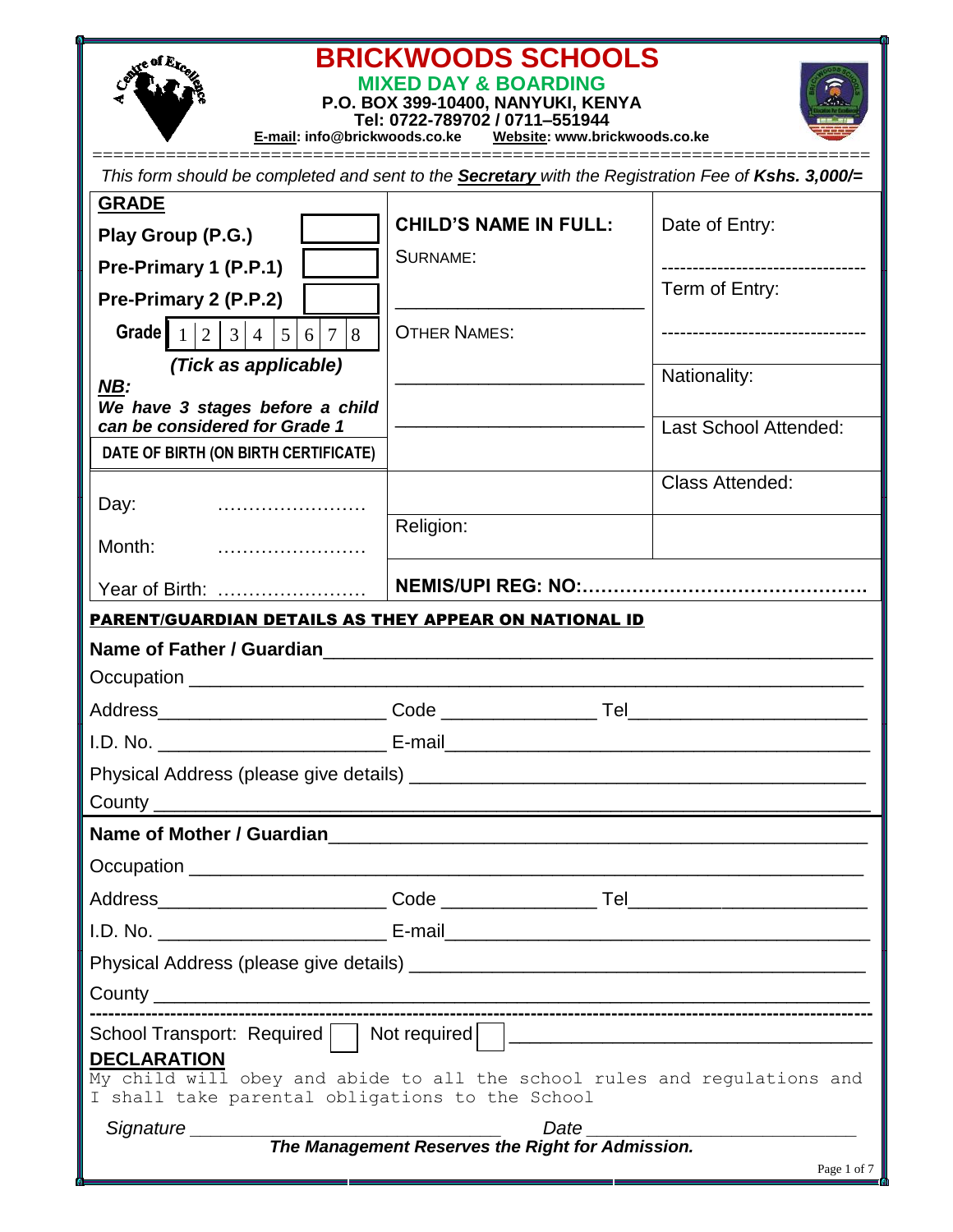### **"EDUCATION PAR EXCELLENCE."**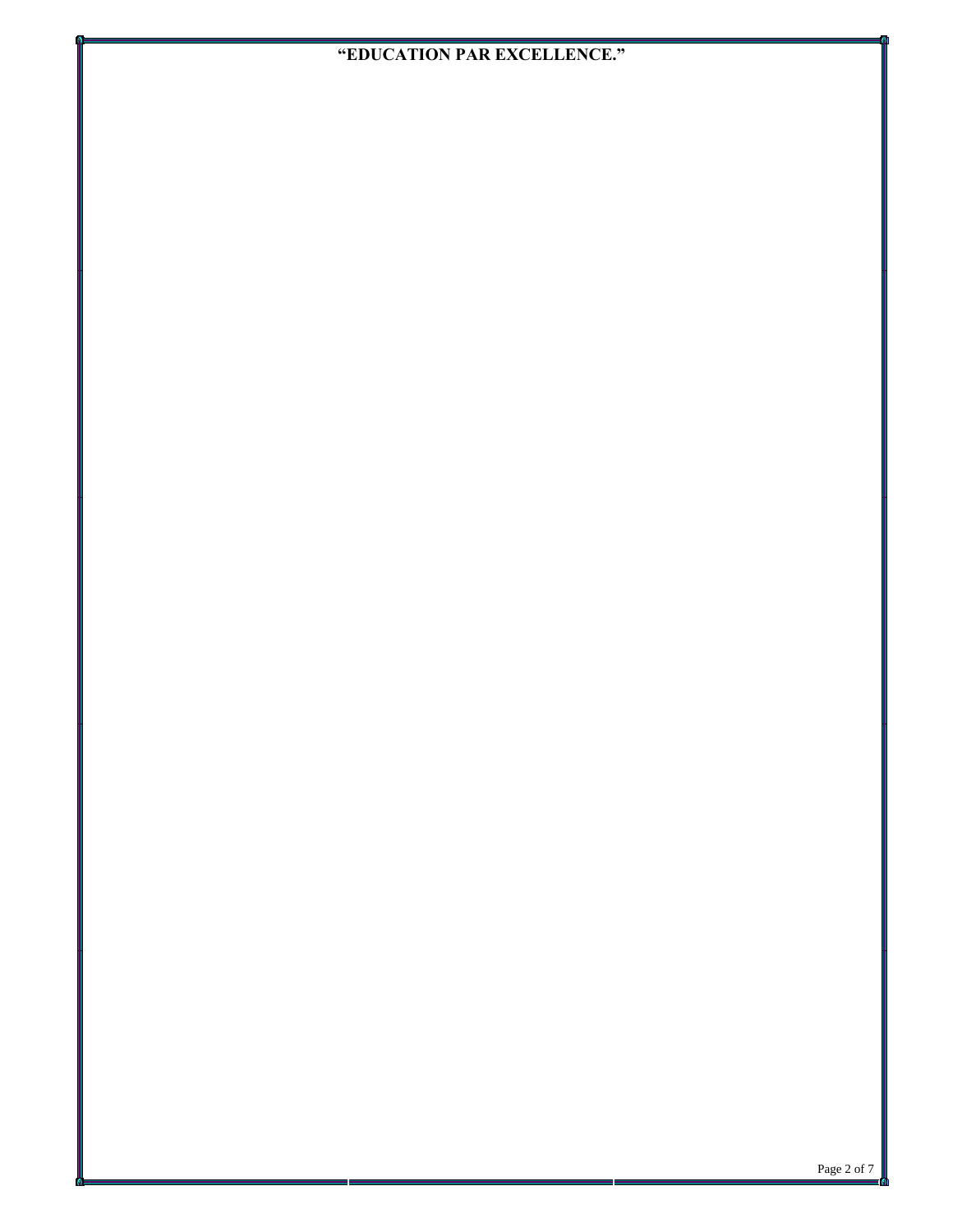







===========================================================================

**DISCIPLINE AND HARD WORK ARE THE CARDINAL RULES OF OUR SCHOOL.** 

- 1. A Brickwoods scholar is expected to respect authority and is dutiful, polite and considerate of other people's feelings. He / she keeps clean and smart.
- 2. Anything that is contrary to decency, good manners or commonsense is contrary to School Rules. Chewing of any gum is not allowed.
- 3. Students must take care of School property. Writing on the textbooks is not allowed. Damage to School property, textbooks or loss of any textbooks will be charged and paid by the parent.
- 4. **Special Diet.** The School **DOES NOT PROVIDE SPECIAL DIET** but will provide a well balanced diet.
- 5. **Being responsible begins now in Brickwoods Schools.**
- **NB :**

| THESE RULES AND REGULATIONS MUST BE UPHELD BY ALL PUPILS IN KEEPING WITH<br><b>OUR MOTTO: 'EDUCATION PAR EXCELLENCE'</b> |       |  |  |  |
|--------------------------------------------------------------------------------------------------------------------------|-------|--|--|--|
| "The fear of the Lord is the beginning of Wisdom"<br>(Proverbs $9:10$ )                                                  |       |  |  |  |
| Signed: Parent                                                                                                           | Date: |  |  |  |
| <b>Pupil</b><br>                                                                                                         | Date: |  |  |  |
| a centre of excellence<br>Page 3 of 7                                                                                    |       |  |  |  |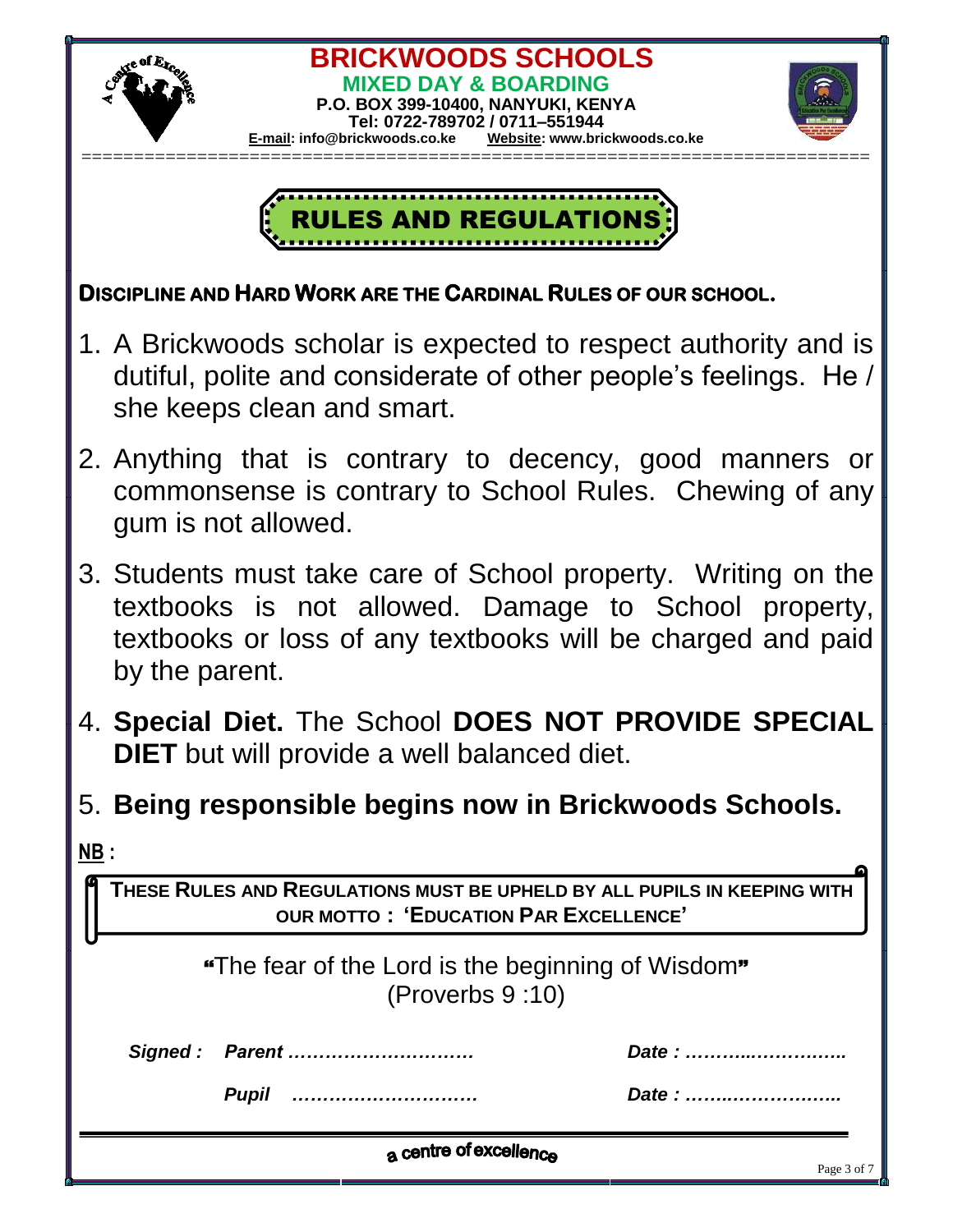

# **BRICKWOODS SCHOOLS MIXED DAY & BOARDING**

**P.O. BOX 399-10400, NANYUKI, KENYA**

**Tel: 0722-789702 / 0711–551944**

**E-mail: info@brickwoods.co.ke** =================================================================================================================================



| PUPILS MEDICAL HISTORY                                                            |                                                                                  |  |  |  |
|-----------------------------------------------------------------------------------|----------------------------------------------------------------------------------|--|--|--|
|                                                                                   |                                                                                  |  |  |  |
|                                                                                   |                                                                                  |  |  |  |
| HAS THE CHILD SUFFERED FROM ANY OF THE FOLLOWING AILMENTS (Please indicate dates) |                                                                                  |  |  |  |
|                                                                                   |                                                                                  |  |  |  |
|                                                                                   |                                                                                  |  |  |  |
|                                                                                   |                                                                                  |  |  |  |
|                                                                                   |                                                                                  |  |  |  |
|                                                                                   | Typhoid ______________________________Operation ________________________________ |  |  |  |

| $\mathbf{r}$       | V         |
|--------------------|-----------|
| <b>Mumps</b>       | Accidents |
| <b>Chicken Pox</b> | Others    |

### **ALLERGIES / HANDICAPS**

Please make any special note of any medicine and other substances to which your child is allergic to \_\_\_\_\_\_\_\_\_\_\_\_\_\_\_\_\_\_\_\_\_\_\_\_\_\_\_\_\_\_\_\_\_\_\_\_\_\_\_\_\_\_\_\_\_\_\_\_\_\_\_\_\_\_\_\_\_\_\_\_\_\_\_\_\_\_\_\_\_\_\_\_\_\_\_\_\_

# **NB:**

The School has a Group Personal Accident Insurance cover. Parents may provide individual medical insurance cover for their sons / daughters.

#### **RECOMMENDED DOCTORS**

I/we recommend the following doctor(s) to treat or examine my/our child incase of need.

I/we also hereby give permission of our/my child to be treated, examined or given anesthesia should medical opinion consider it necessary while at BRICKWOODS SCHOOLS. Parents will be informed of any hospitalized, dental, ENT cases and will assume full responsibility. The school will not accept liability for accidents, injuries, hospitalization, or such other eventualities that may arise in the unforeseen/unavoidable circumstances.

\_\_\_\_\_\_\_\_\_\_\_\_\_\_\_\_\_\_\_\_\_\_\_\_\_\_\_\_\_\_\_\_\_\_\_\_\_\_\_\_\_\_\_\_\_\_\_\_\_\_\_\_\_\_\_\_\_\_\_\_\_\_\_\_\_\_\_\_\_\_\_\_\_\_\_\_\_\_\_

#### **SIGNED: Parent/Guardian**

#### **DOCTORS CERTIFICATE**

I have today examined \_\_\_\_\_\_\_\_\_\_\_\_\_\_\_\_\_\_\_\_\_\_\_\_\_\_\_\_\_\_\_\_\_\_\_\_\_\_\_\_\_\_\_\_\_ and found him/her

fit and healthy enough to join the school. To the best of my knowledge all these facts are correct. **Remarks**:\_\_\_\_\_\_\_\_\_\_\_\_\_\_\_\_\_\_\_\_\_\_\_\_\_\_\_\_\_\_\_\_\_\_\_\_\_\_\_\_\_\_\_\_\_\_\_\_\_\_\_\_\_\_\_\_\_\_\_\_\_\_\_\_\_\_\_\_\_\_\_

\_\_\_\_\_\_\_\_\_\_\_\_\_\_\_\_\_\_\_\_\_\_\_\_\_\_\_\_\_\_\_\_\_\_\_\_\_\_\_\_\_\_\_\_\_\_\_\_\_\_\_\_\_\_\_\_\_\_\_\_\_\_\_\_\_\_\_\_\_\_\_\_\_\_\_\_\_\_\_

**Signed** *Signed CONDEXTRIMING <b><i>Rubberstamp Rubberstamp CONDEXTRIMING <b><i>RUBBERSTAMP CONDEXTRIMING <b>CONDEXTRIMING CONDEXTRIMING <b>CONDEXTRIMING CONDEXTRIMING* 

**NB: THIS FORM MUST BE RETURNED TO THE SCHOOL ON THE FIRST DAY OF ADMISSION.** *"EDUCATION PAR EXCELLENCE"*

Page 4 of 7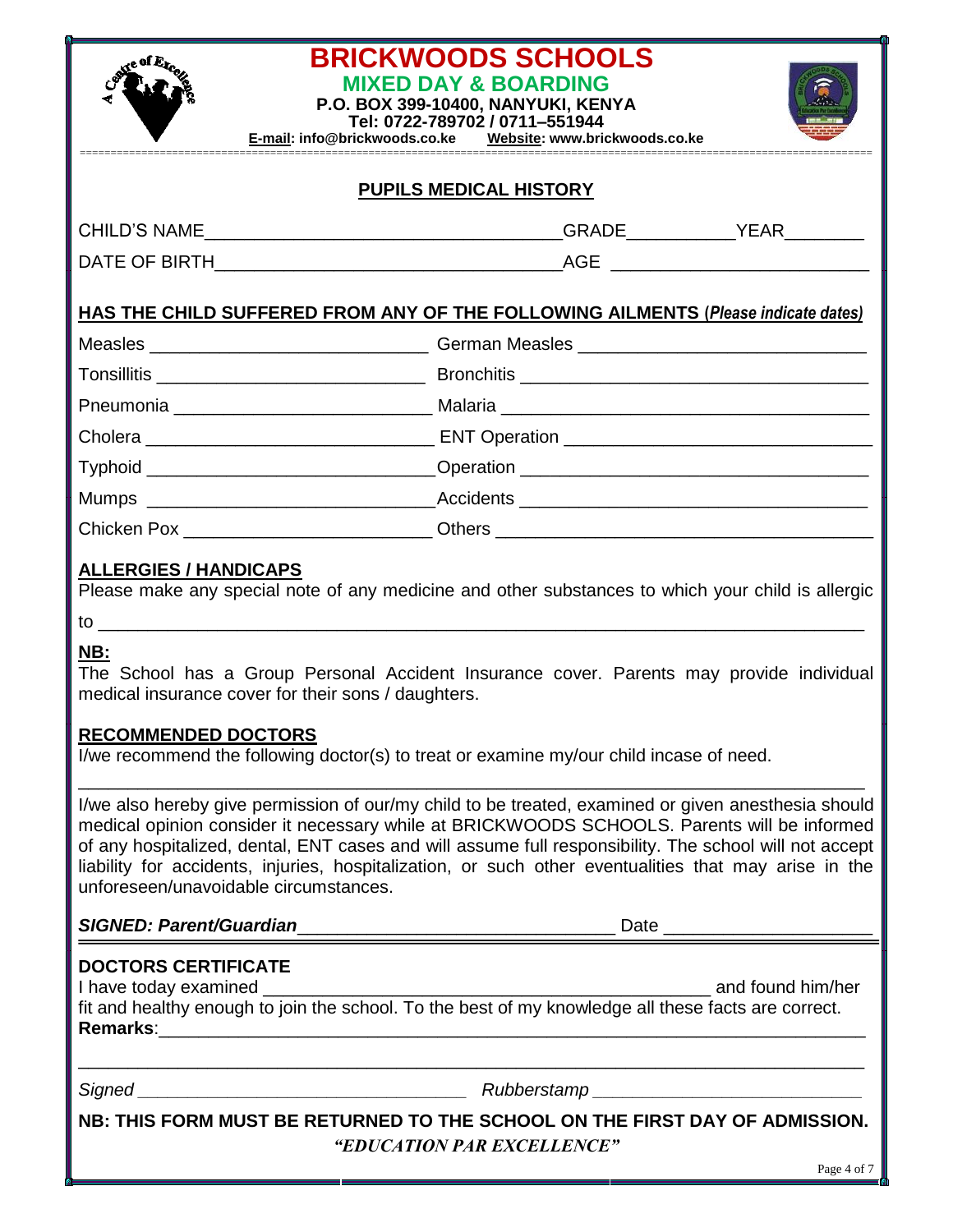

# **BRICKWOODS SCHOOLS**

**MIXED DAY & BOARDING P.O. BOX 399-10400, NANYUKI, KENYA**

**Tel: 0722-789702 / 0711–551944**

**E-mail: info@brickwoods.co.ke Website: www.brickwoods.co.ke**

|    |                                                                                                 | <b>VISITORS FORM</b>       |  |             |
|----|-------------------------------------------------------------------------------------------------|----------------------------|--|-------------|
|    |                                                                                                 |                            |  |             |
|    |                                                                                                 |                            |  |             |
|    |                                                                                                 |                            |  |             |
|    |                                                                                                 |                            |  |             |
|    | I hereby authorize the following persons to see, or pick up my child during the School Visiting |                            |  |             |
|    | days, Exeats, Mid-term and Closing days.                                                        |                            |  |             |
|    | <b>NAME OF THE AUTHORISED VISITORS</b>                                                          |                            |  |             |
| 1. |                                                                                                 |                            |  |             |
|    |                                                                                                 |                            |  |             |
|    |                                                                                                 |                            |  |             |
|    |                                                                                                 |                            |  |             |
| 2. |                                                                                                 |                            |  |             |
|    |                                                                                                 |                            |  |             |
|    |                                                                                                 |                            |  |             |
|    |                                                                                                 |                            |  |             |
| 3. |                                                                                                 |                            |  |             |
|    |                                                                                                 |                            |  |             |
|    |                                                                                                 |                            |  |             |
|    | Telephone No. _____________________________                                                     |                            |  |             |
|    |                                                                                                 | <b>REMARKS</b>             |  |             |
|    |                                                                                                 |                            |  |             |
|    |                                                                                                 |                            |  |             |
|    | NB: THIS FORM MUST BE RETURNED TO THE SCHOOL ON THE FIRST DAY OF ADMISSION.                     |                            |  |             |
|    |                                                                                                 | "EDUCATION PAR EXCELLENCE" |  | Page 5 of 7 |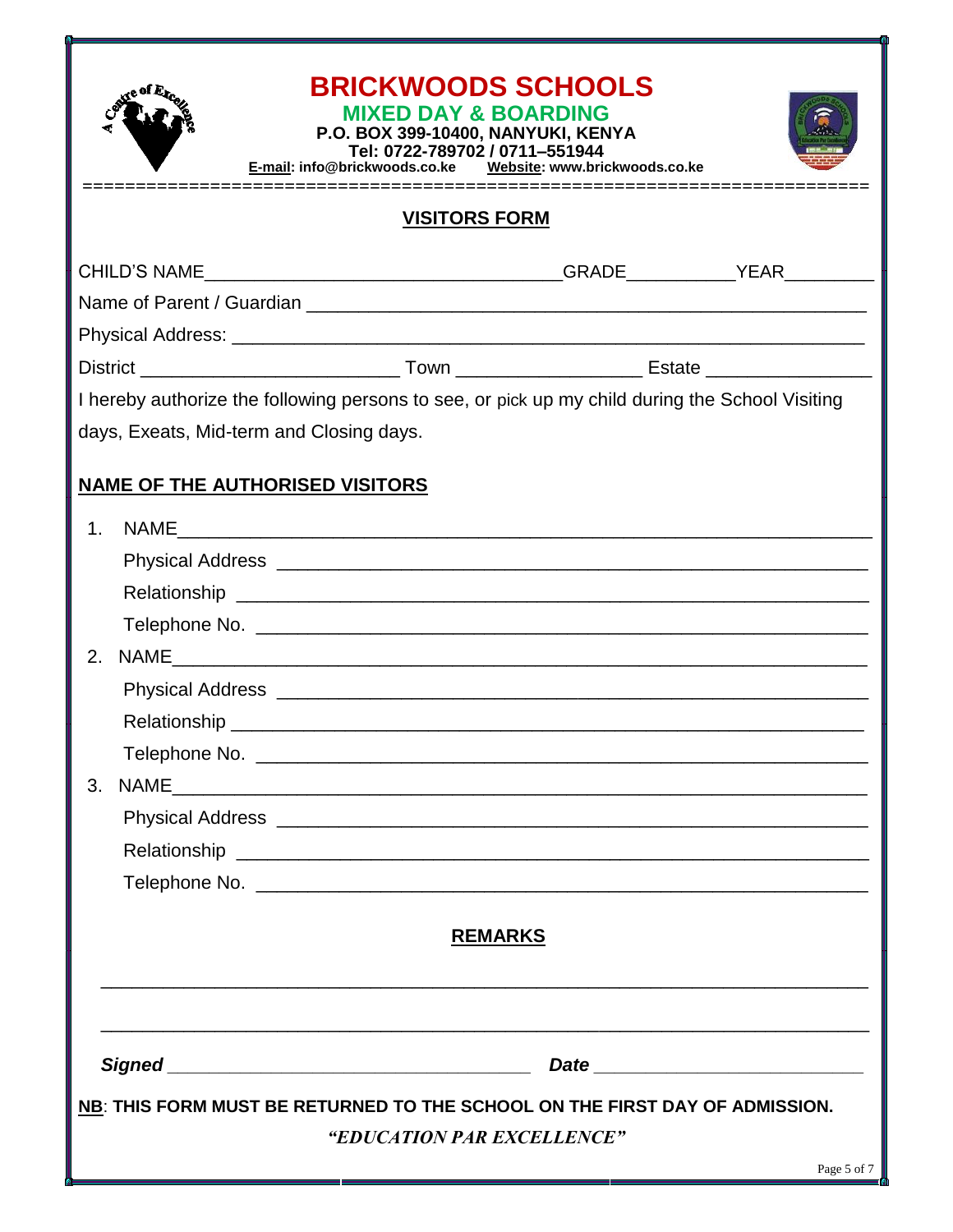

# **BRICKWOODS SCHOOLS MIXED DAY & BOARDING P.O. BOX 399-10400, NANYUKI, KENYA**

**Tel: 0722-789702 / 0711–551944**

**E-mail: info@brickwoods.co.ke Website: www.brickwoods.co.ke**

#### **1. (a)** *All fees are payable at the start of each term and must be paid to the School accounts:*

- - - -
		-
- 
- -
- **Equity Bank** A/c Name: Brickwoods Schools A/c No: **0270290317197 Family Bank** A/c Name: Brickwoods Schools A/c No: **064000062262 M-Pesa** A/c Name: (Pupil's Name) Pay Bill No: **230318 Cheques** A/c Name: Brickwoods Schools **(Indicate Pupils Name & Class)**

# **FEE STRUCTURE – 2020**

| <b>BOARDING</b>                                                                                                                                                                                                                                                                       |                                | <b>DAY</b>         |                      |                                                                 |           |               |
|---------------------------------------------------------------------------------------------------------------------------------------------------------------------------------------------------------------------------------------------------------------------------------------|--------------------------------|--------------------|----------------------|-----------------------------------------------------------------|-----------|---------------|
| <b>GRADE</b>                                                                                                                                                                                                                                                                          | <b>New</b><br><b>Admission</b> | <b>Termly Fees</b> | <b>GRADE</b>         | (New<br><b>Admission)</b>                                       |           | (Termly Fees) |
| <b>Play Group</b>                                                                                                                                                                                                                                                                     |                                |                    | <b>Play Group</b>    | 25,000.00                                                       |           | 25,000.00     |
| <b>Pre-Primary 1</b>                                                                                                                                                                                                                                                                  |                                |                    | <b>Pre-Primary 1</b> | 33,000.00                                                       |           | 25,000.00     |
| <b>Pre-Primary 2</b>                                                                                                                                                                                                                                                                  | 68,000.00                      | 49,000.00          | <b>Pre-Primary 2</b> | 33,000.00                                                       |           | 25,000.00     |
| Grade $1 - 3$                                                                                                                                                                                                                                                                         |                                |                    | Grade $1 - 3$        | 44,000.00                                                       |           | 27,000.00     |
| Grade $4-6$                                                                                                                                                                                                                                                                           |                                |                    | Grade $4-6$          | 44,000.00                                                       |           | 29,000.00     |
| Grade $7 - 8$                                                                                                                                                                                                                                                                         | 68,000.00                      | 53,000.00          | Grade $7 - 8$        | 45,000.00                                                       |           | 33,000.00     |
|                                                                                                                                                                                                                                                                                       |                                |                    |                      | <b><math>\Rightarrow</math> TRANSPORT PER TERM</b> $\Leftarrow$ |           |               |
| <b>CHANGING FROM DAY TO BOARDING</b><br>(BOARDING TERMLY FEES)                                                                                                                                                                                                                        |                                |                    | 1 Child              |                                                                 | 7,000.00  |               |
|                                                                                                                                                                                                                                                                                       |                                |                    | 2 Children           |                                                                 |           | 8,000.00      |
|                                                                                                                                                                                                                                                                                       |                                |                    | 3 Children           |                                                                 | 10,000.00 |               |
|                                                                                                                                                                                                                                                                                       |                                |                    | 4 Children           |                                                                 |           | 11,000.00     |
| • Registration Fee - 3,000.00                                                                                                                                                                                                                                                         |                                |                    |                      |                                                                 |           |               |
| Computer Studies $-1,500.00 \Rightarrow G.1 - G.7$<br><b>MOEST</b><br>$-$ 850.00 $\Rightarrow$ P.G $-$ G.8 $\}$ Paid Annually, January.<br>$\bullet$<br>Extra Curricular $-2,500.00 \Rightarrow P.G - G.8$<br>٠<br>Classes PP1, PP2, G.1 - G.4 - To bring a Ream of Photocopy Papers. |                                |                    |                      |                                                                 |           |               |
| <b>OPTIONAL EXTRAS</b> $\Rightarrow$ (Optional) Paid Per Term<br>Piano Lessons, Tae Kwon Do, Dance / Choreography, Drums,<br>EACH - 4,000.00 Per Term<br>Guitar, Vocals / Voice Training, Gymnastics.                                                                                 |                                |                    |                      |                                                                 |           |               |

- b) **Milk Program – 2,000/=** Per Term.
- c) **All fees are due on or before the first week of every new school term**. If children are sent home or refused transport, this attracts a penalty of **KShs. 2,000/=.**
- d) **Fees once paid is not refundable.**
- e) Replacement of **Lost School Report Book or Diary** is **KShs. 1,000/=**.
- **2. UNIFORM REQUIREMENTS:**

These are available at **HARIA UNIFORMS – SARIT CENTRE, WESTLANDS. TILL NO. 339467**

**3.** The **School provides Text Books, Exercise Books and Laundry Services***. (All at no extra cost)* **LOCATION:**

## The school is situated 1.5km from the turn off to Mount Kenya Safari Club (Fairmont) along Haile Selassie Road. *For further enquiries please contact the School Secretary*

**THANK YOU FOR GIVING US THE OPPORTUNITY TO TEACH YOUR CHILD.**

Page 6 of 7